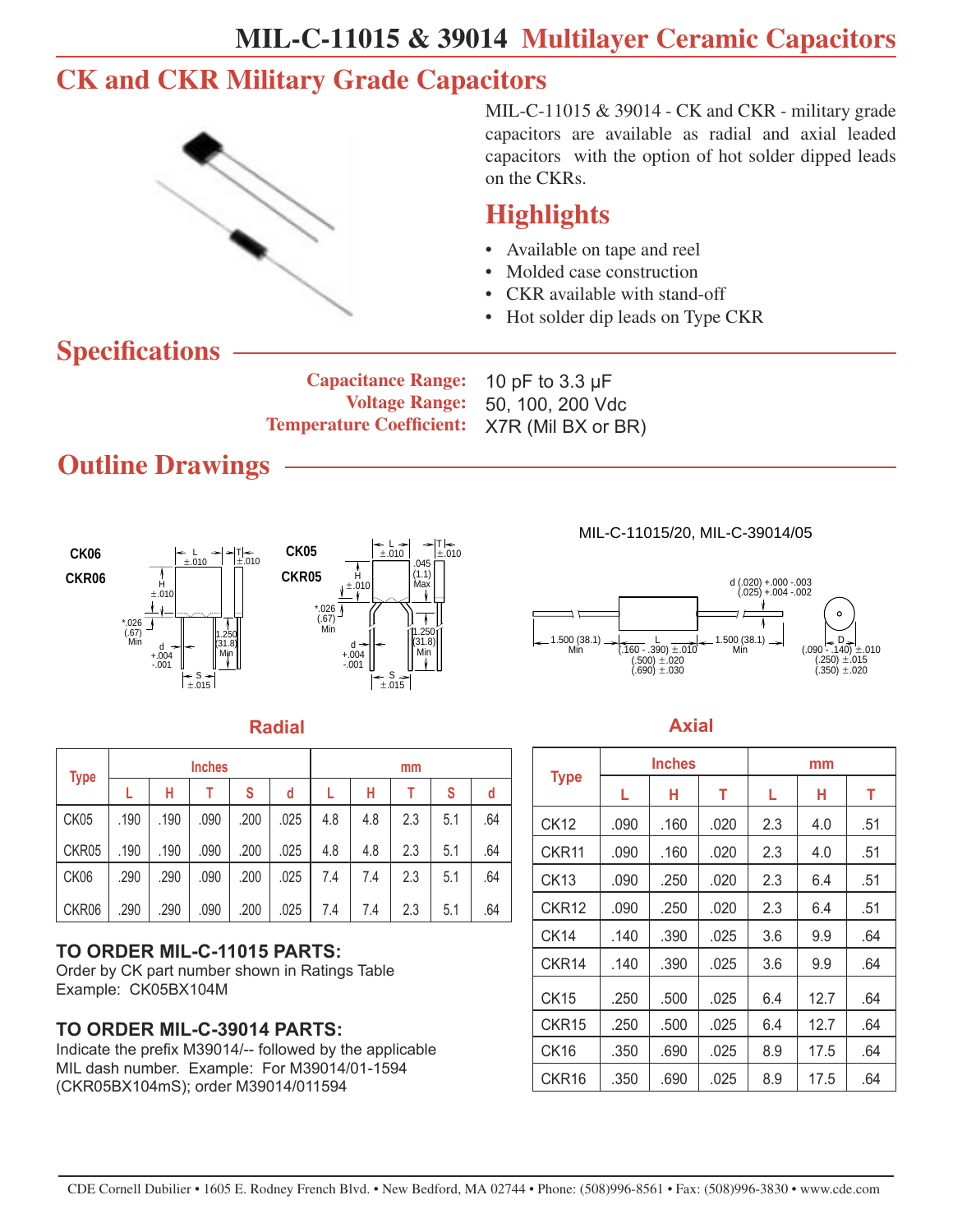#### **Ratings**

| $\frac{9}{6}$<br>MIL-C-11015/18<br>Μ<br>P<br>R<br>S<br>$\frac{9}{6}$<br>P<br>R<br>Cap<br>MIL-C-11015/18<br>Μ<br><b>References</b><br><b>References</b><br>Cap<br>50 Vdc - Radial Leaded - CK05/M39014/01<br>200 Vdc - Radial Leaded - CK05/M39014/01<br>1457<br>CKR05BX100K*<br>.012 uF<br>10<br>CK05BX123K<br>CKR05BX123K*<br>1497<br>1537<br>1577<br>10pF<br>CK05BX100K<br>1201<br>1241<br>1281<br>10<br>.015 uF<br>1498<br>1538<br>1242<br>1282<br>10<br>CK05BX153K<br>CKR05BX153K*<br>1458<br>1578<br>10pF<br>20<br>CK05BX100M<br>CKR05BX100M*<br>1202<br>12 pF<br>1243<br>1283<br>.015 uF<br>20<br>CK05BX153M<br>CKR05BX153M<br>1459<br>1499<br>1539<br>1579<br>CK05BX120K<br>CKR05BX120K*<br>1203<br>10<br>.018 uF<br>10<br>CK05BX183K<br>1500<br>1540<br>15 pF<br>CK05BX150K<br>1244<br>1284<br>CKR05BX183K*<br>1460<br>1580<br>10<br>CKR05BX150K*<br>1204<br>.022 uF<br>CK05BX223K<br>1461<br>1541<br>1581<br>15pF<br>1205<br>1245<br>1285<br>10<br>CKR05BX223K*<br>1501<br>20<br>CK05BX150M<br>CKR05BX150M* | S    |
|----------------------------------------------------------------------------------------------------------------------------------------------------------------------------------------------------------------------------------------------------------------------------------------------------------------------------------------------------------------------------------------------------------------------------------------------------------------------------------------------------------------------------------------------------------------------------------------------------------------------------------------------------------------------------------------------------------------------------------------------------------------------------------------------------------------------------------------------------------------------------------------------------------------------------------------------------------------------------------------------------------------------|------|
|                                                                                                                                                                                                                                                                                                                                                                                                                                                                                                                                                                                                                                                                                                                                                                                                                                                                                                                                                                                                                      |      |
|                                                                                                                                                                                                                                                                                                                                                                                                                                                                                                                                                                                                                                                                                                                                                                                                                                                                                                                                                                                                                      |      |
|                                                                                                                                                                                                                                                                                                                                                                                                                                                                                                                                                                                                                                                                                                                                                                                                                                                                                                                                                                                                                      | 1321 |
|                                                                                                                                                                                                                                                                                                                                                                                                                                                                                                                                                                                                                                                                                                                                                                                                                                                                                                                                                                                                                      | 1322 |
|                                                                                                                                                                                                                                                                                                                                                                                                                                                                                                                                                                                                                                                                                                                                                                                                                                                                                                                                                                                                                      | 1323 |
|                                                                                                                                                                                                                                                                                                                                                                                                                                                                                                                                                                                                                                                                                                                                                                                                                                                                                                                                                                                                                      | 1324 |
|                                                                                                                                                                                                                                                                                                                                                                                                                                                                                                                                                                                                                                                                                                                                                                                                                                                                                                                                                                                                                      | 1325 |
| .022 uF<br>20<br>1462<br>1502<br>1542<br>1246<br>1286<br>CK05BX223M<br>CKR05BX223M*<br>1582<br>18 pF<br><b>CK05BX180K</b><br>CKR05BX180K*<br>1206<br>10                                                                                                                                                                                                                                                                                                                                                                                                                                                                                                                                                                                                                                                                                                                                                                                                                                                              | 1326 |
| .027 uF<br>1463<br>1503<br>1543<br>1583<br>22 pF<br>1207<br>1247<br>1287<br>10<br>CK05BX273K<br>CKR05BX273K*<br>CK05BX220K<br>CKR05BX220K*<br>10                                                                                                                                                                                                                                                                                                                                                                                                                                                                                                                                                                                                                                                                                                                                                                                                                                                                     | 1327 |
| .033 uF<br>1544<br>22 pF<br>1248<br>10<br>CK05BX333K<br>CKR05BX333K*<br>1464<br>1504<br>1584<br>CK05BX220M<br>CKR05BX220M*<br>1208<br>1288<br>20                                                                                                                                                                                                                                                                                                                                                                                                                                                                                                                                                                                                                                                                                                                                                                                                                                                                     | 1328 |
| .033 uF<br>20<br>1465<br>1505<br>1545<br>1585<br>27 pF<br>1209<br>1249<br>1289<br>CK05BX333M<br>CKR05BX333M*<br>10<br>CK05BX270K<br>CKR05BX270K*                                                                                                                                                                                                                                                                                                                                                                                                                                                                                                                                                                                                                                                                                                                                                                                                                                                                     | 1329 |
| .039 uF<br>10<br>1506<br>1546<br>1586<br>33 pF<br>1250<br>1290<br>CK05BX393K<br>CKR05BX393K*<br>1466<br>10<br>CK05BX330K<br>CKR05BX330K*<br>1210                                                                                                                                                                                                                                                                                                                                                                                                                                                                                                                                                                                                                                                                                                                                                                                                                                                                     | 1330 |
| .047 uF<br>1547<br>33 pF<br>1251<br>1291<br>10<br>CK05BX473K<br>CKR05BX473K*<br>1467<br>1507<br>1587<br>CK05BX330M<br>CKR05BX330M<br>1211<br>20                                                                                                                                                                                                                                                                                                                                                                                                                                                                                                                                                                                                                                                                                                                                                                                                                                                                      | 1331 |
| 1252<br>.047 uF<br>CK05BX473M<br>1468<br>1508<br>1548<br>1588<br>39 pF<br>CK05BX390K<br>1212<br>1292<br>20<br>CKR05BX473M*<br>10<br>CKR05BX390K*                                                                                                                                                                                                                                                                                                                                                                                                                                                                                                                                                                                                                                                                                                                                                                                                                                                                     | 1332 |
| .056 uF<br>1253<br>1509<br>1549<br>47 pF<br>1213<br>1293<br>10<br>CK05BX563K<br>CKR05BX563K*<br>1469<br>1589<br>CK05BX470K<br>CKR05BX470K*<br>10                                                                                                                                                                                                                                                                                                                                                                                                                                                                                                                                                                                                                                                                                                                                                                                                                                                                     | 1333 |
| .068 uF<br>1550<br>47 pF<br>1254<br>1294<br>10<br>CK05BX683K<br>CKR05BX683K*<br>1470<br>1510<br>1590<br>20<br>CK05BX470M<br>CKR05BX470M*<br>1214                                                                                                                                                                                                                                                                                                                                                                                                                                                                                                                                                                                                                                                                                                                                                                                                                                                                     | 1334 |
| .068 uF<br>1471<br>1511<br>1551<br>1215<br>1255<br>1295<br>20<br>CK05BX683M<br>CKR05BX683M*<br>1591<br>56 pF<br>CK05BX560K<br>CKR05BX560K*<br>10                                                                                                                                                                                                                                                                                                                                                                                                                                                                                                                                                                                                                                                                                                                                                                                                                                                                     | 1335 |
| .082 uF<br>10<br>CK05BX823K<br>1512<br>1552<br>1592<br>68 pF<br>1256<br>1296<br>CKR05BX823K*<br>1472<br>10<br>CK05BX680K<br>CKR05BX680K*<br>1216                                                                                                                                                                                                                                                                                                                                                                                                                                                                                                                                                                                                                                                                                                                                                                                                                                                                     | 1336 |
| 1473<br>1513<br>1553<br>1593<br>68 pF<br>1217<br>1257<br>1297<br>.10 uF<br>10<br>CK05BX104K<br>CKR05BX104K*<br>20<br>CK05BX680M<br>CKR05BX680M*                                                                                                                                                                                                                                                                                                                                                                                                                                                                                                                                                                                                                                                                                                                                                                                                                                                                      | 1337 |
| 20<br>CK05BX104M<br>CKR05BX104M<br>1514<br>1554<br>1594<br>82 pF<br>CK05BX820K<br>CKR05BX820K*<br>1218<br>1258<br>1298<br>.10 uF<br>1474<br>10                                                                                                                                                                                                                                                                                                                                                                                                                                                                                                                                                                                                                                                                                                                                                                                                                                                                       | 1338 |
| 100 Vdc - Radial Leaded - CK05/M39014/01<br>100 pF<br>1259<br>1299<br>10<br>CK05BX101K<br>CKR05BX101K*<br>1219                                                                                                                                                                                                                                                                                                                                                                                                                                                                                                                                                                                                                                                                                                                                                                                                                                                                                                       | 1339 |
| 1200 pF<br>10<br>CK05BX122K<br>1239<br>1319<br>100 pF<br>1220<br>1260<br>1300<br>CKR05BX122K*<br>1279<br>1359<br>20<br>CK05BX101M<br>CKR05BX101M*                                                                                                                                                                                                                                                                                                                                                                                                                                                                                                                                                                                                                                                                                                                                                                                                                                                                    | 1340 |
| 1500 pF 10<br>CK05BX152K<br>1280<br>1320<br>1360<br>120 pF<br>CK05BX121K<br>1221<br>1261<br>1301<br>CKR05BX152K*<br>1240<br>10<br>CKR05BX121K*                                                                                                                                                                                                                                                                                                                                                                                                                                                                                                                                                                                                                                                                                                                                                                                                                                                                       | 1341 |
| 1500 pF<br>1441<br>1481<br>1521<br>150 pF<br>1262<br>1302<br>20<br>CK05BX152M<br>CKR05BX152M*<br>1561<br>10<br>CK05BX151K<br>CKR05BX151K*<br>1222                                                                                                                                                                                                                                                                                                                                                                                                                                                                                                                                                                                                                                                                                                                                                                                                                                                                    | 1342 |
| 1800 pF 10<br>1482<br>1522<br>150 pF<br>1223<br>1263<br>1303<br>CK05BX182K<br>CKR05BX182K*<br>1442<br>1562<br>20<br>CK05BX151M<br>CKR05BX151M*                                                                                                                                                                                                                                                                                                                                                                                                                                                                                                                                                                                                                                                                                                                                                                                                                                                                       | 1343 |
| 2200 pF<br>1523<br>180 pF<br>CK05BX181K<br>1264<br>1304<br>10<br>CK05BX222K<br>CKR05BX222K*<br>1443<br>1483<br>1563<br>CKR05BX181K*<br>1224<br>10                                                                                                                                                                                                                                                                                                                                                                                                                                                                                                                                                                                                                                                                                                                                                                                                                                                                    | 1344 |
| 2200 pF 20<br>1444<br>1484<br>1524<br>1265<br>CK05BX222M<br>CKR05BX222M<br>1564<br>220 pF<br>10<br>CK05BX221K<br>CKR05BX221K*<br>1225<br>1305                                                                                                                                                                                                                                                                                                                                                                                                                                                                                                                                                                                                                                                                                                                                                                                                                                                                        | 1345 |
| 2700 pF<br>1485<br>1525<br>220 pF<br>1266<br>10<br>CK05BX272K<br>CKR05BX272K*<br>1445<br>1565<br>20<br>CK05BX221M<br>CKR05BX221M*<br>1226<br>1306                                                                                                                                                                                                                                                                                                                                                                                                                                                                                                                                                                                                                                                                                                                                                                                                                                                                    | 1346 |
| 3300 pF<br>1486<br>1526<br>1227<br>1267<br>1307<br>CK05BX332K<br>CKR05BX332K*<br>1446<br>1566<br>270 pF<br>CK05BX271K<br>CKR05BX271K*<br>10<br>10                                                                                                                                                                                                                                                                                                                                                                                                                                                                                                                                                                                                                                                                                                                                                                                                                                                                    | 1347 |
| 1527<br>1268<br>3300 pF<br>1447<br>1487<br>1567<br>330 pF<br>10<br>CK05BX331K<br>CKR05BX331K*<br>1228<br>1308<br>20<br>CK05BX332M<br>CKR05BX332M                                                                                                                                                                                                                                                                                                                                                                                                                                                                                                                                                                                                                                                                                                                                                                                                                                                                     | 1348 |
| 1528<br>3900 pF 10<br>CKR05BX392K*<br>1488<br>1568<br>330 pF<br>1269<br>1309<br>CK05BX392K<br>1448<br>20<br>CK05BX331M<br>CKR05BX331M*<br>1229                                                                                                                                                                                                                                                                                                                                                                                                                                                                                                                                                                                                                                                                                                                                                                                                                                                                       | 1349 |
| 4700 pF 10<br>390 pF<br>CK05BX472K<br>CKR05BX472K*<br>1449<br>1489<br>1529<br>1569<br>CK05BX391K   CKR05BX391K*<br>1230<br>1270<br>1310<br>10                                                                                                                                                                                                                                                                                                                                                                                                                                                                                                                                                                                                                                                                                                                                                                                                                                                                        | 1350 |
| 4700 pF 20<br>470 pF<br>CK05BX472M<br>1530<br>CK05BX471K<br>CKR05BX471K*<br>1271<br>CKR05BX472M*<br>1450<br>1490<br>1570<br>10<br>1231<br>1311                                                                                                                                                                                                                                                                                                                                                                                                                                                                                                                                                                                                                                                                                                                                                                                                                                                                       | 1351 |
| 5600 pF 10<br>470 pF<br>CK05BX562K<br>CKR05BX562K*<br>1531<br>CK05BX471M CKR05BX471M*<br>1272<br>1451<br>1491<br>1571<br>20<br>1232<br>1312                                                                                                                                                                                                                                                                                                                                                                                                                                                                                                                                                                                                                                                                                                                                                                                                                                                                          | 1352 |
| 6800 pF 10<br>560 pF<br>CK05BX682K<br>CKR05BX682K*<br>1452<br>1532<br>1572<br>CK05BX561K<br>CKR05BX561K*<br>1233<br>1273<br>1313<br>1492<br>10                                                                                                                                                                                                                                                                                                                                                                                                                                                                                                                                                                                                                                                                                                                                                                                                                                                                       | 1353 |
| 6800 pF 20<br>680 pF<br>CK05BX682M<br>CKR05BX682M*<br>1533<br>CK05BX681K<br>CKR05BX681K*<br>1274<br>1453<br>1493<br>1573<br>10<br>1234<br>1314                                                                                                                                                                                                                                                                                                                                                                                                                                                                                                                                                                                                                                                                                                                                                                                                                                                                       | 1354 |
| 8200 pF 10<br>680 pF<br>CK05BX822K<br>CKR05BX822K*<br>1534<br>CK05BX681M CKR05BX681M*<br>1275<br>1454<br>1494<br>1574<br>20<br>1235<br>1315                                                                                                                                                                                                                                                                                                                                                                                                                                                                                                                                                                                                                                                                                                                                                                                                                                                                          | 1355 |
| $.01$ uF<br>820 pF<br>CK05BX103K<br>CKR05BX103K*<br>1535<br>1575<br>CK05BX821K   CKR05BX821K*<br>1316<br>10<br>1455<br>1495<br>10<br>1236<br>1276                                                                                                                                                                                                                                                                                                                                                                                                                                                                                                                                                                                                                                                                                                                                                                                                                                                                    | 1356 |
| $.01$ uF<br>20<br>CK05BX103M CKR05BX103M*<br>1536<br>1000 pF<br>CK05BX102K<br>CKR05BX102K*<br>1456<br>1496<br>1576<br>10<br>1237<br>1277<br>1317                                                                                                                                                                                                                                                                                                                                                                                                                                                                                                                                                                                                                                                                                                                                                                                                                                                                     | 1357 |

Add 'TR" to end of part number for Tape & Reel Leads will be trimmed to .625' length CK05 - 2,000 per reel CKR05 - 1,700 per reel (Available in full reels only)

\*Insert proper letter symbol for Failure Rate Designator | 1000 pF | 20 | CK05BX102M | CKR05BX102M\* | 1238 | 1278 | 1318 | 1358 | M = 1% / 1000 Hours, P = 0.1% / 1000 Hours R = 0.01% / 1000 Hours, S = 0.001% / 1000 Hours

Add 'V' at end of failure rate designator if stand-off design is required, (CKR only)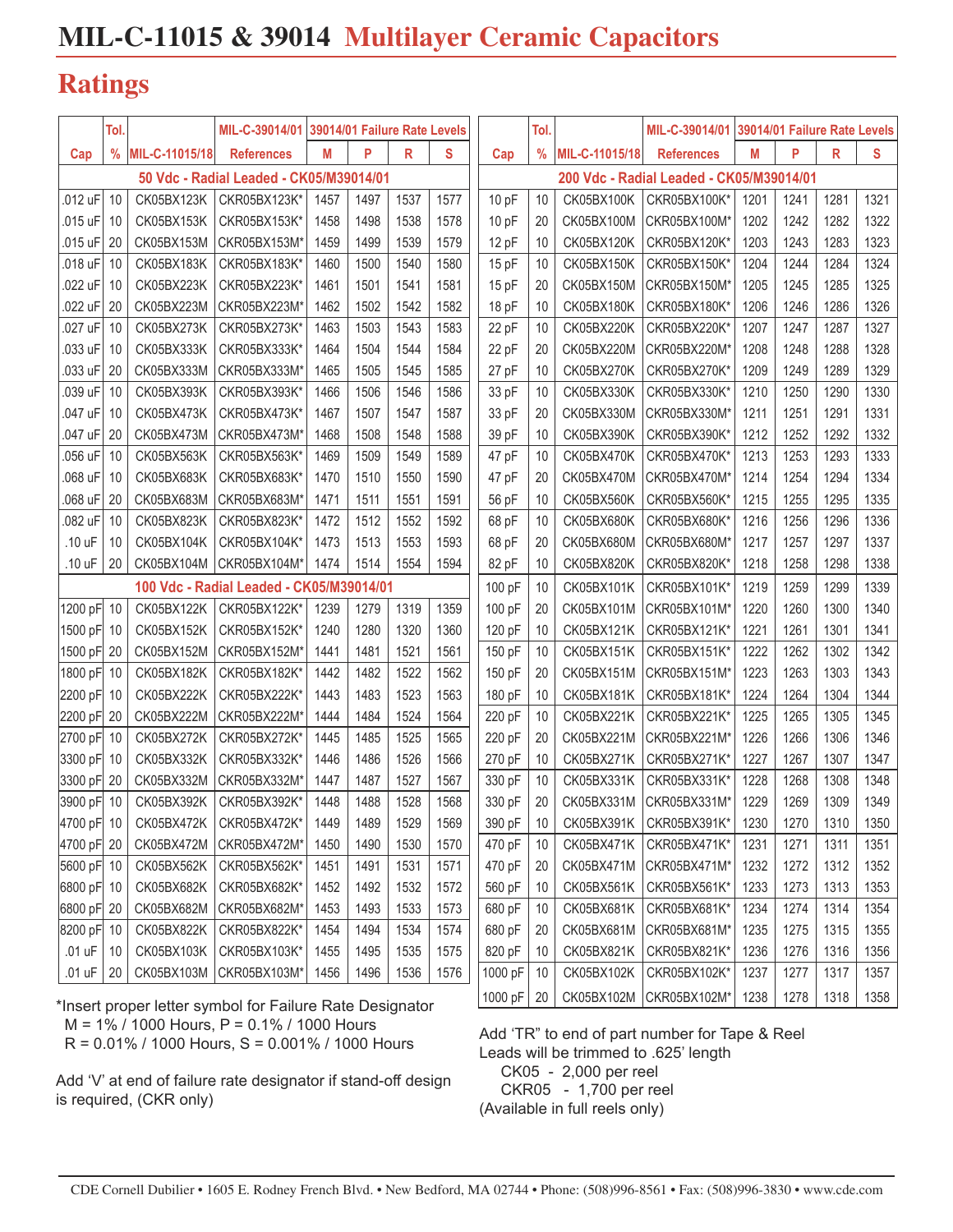#### **Ratings**

|         | Tol.          |                |                                          | MIL-C-39014/02 39014/02 Failure Rate Levels |      |      | Tol. |                                                                                         | MIL-C-39014/02 39014/02 Failure Rate Levels |                |                                          |      |      |      |      |
|---------|---------------|----------------|------------------------------------------|---------------------------------------------|------|------|------|-----------------------------------------------------------------------------------------|---------------------------------------------|----------------|------------------------------------------|------|------|------|------|
| Cap     | $\frac{0}{0}$ | MIL-C-11015/19 | <b>References</b>                        | M                                           | P    | R    | S    | Cap                                                                                     | $\frac{9}{6}$                               | MIL-C-11015/19 | <b>References</b>                        | M    | P    | R    | S    |
|         |               |                | 50 Vdc - Radial Leaded - CK06/M39014/02  |                                             |      |      |      |                                                                                         |                                             |                | 100 Vdc - Radial Leaded - CK05/M39014/02 |      |      |      |      |
| .12 uF  | 10            | CK06BX124K     | CKR06BX124K*                             | 1233                                        | 1273 | 1313 | 1353 | .047 uF                                                                                 | 10                                          | CK06BX473K     | CKR06BX473K*                             | 1225 | 1265 | 1305 | 1345 |
| .15 uF  | 10            | CK06BX154K     | CKR06BX154K*                             | 1234                                        | 1274 | 1314 | 1354 | .047 uF                                                                                 | 20                                          | CK06BX473M     |                                          |      |      |      |      |
| .15 uF  | 20            | CK06BX154M     |                                          |                                             |      |      |      | .056 uF                                                                                 | 10                                          | CK06BX563K     | CKR06BX563K*                             | 1226 | 1266 | 1306 | 1346 |
| .18 uF  | 10            | CK06BX184K     | CKR06BX184K*                             | 1235                                        | 1275 | 1315 | 1355 | .068 uF                                                                                 | 10                                          | CK06BX683K     | CKR06BX683K*                             | 1227 | 1267 | 1307 | 1347 |
| .22 uF  | 10            | CK06BX224K     | CKR06BX224K*                             | 1236                                        | 1276 | 1316 | 1356 | .068 uF                                                                                 | 20                                          | CK06BX683M     |                                          |      |      |      |      |
| .22 uF  | 20            | CK06BX224M     |                                          |                                             |      |      |      | .082 uF                                                                                 | 10                                          | CK06BX823K     | CKR06BX823K*                             | 1229 | 1269 | 1309 | 1349 |
| .27 uF  | 10            | CK06BX274K     | CKR06BX274K*                             | 1237                                        | 1277 | 1317 | 1357 | .10 uF                                                                                  | 10                                          | CK06BX104K     | CKR06BX104K*                             | 1230 | 1270 | 1310 | 1350 |
| .33 uF  | 10            | CK06BX334K     | CKR06BX334K*                             | 1238                                        | 1278 | 1318 | 1358 | .10 uF                                                                                  | 20                                          | CK06BX104M     |                                          |      |      |      |      |
| .33 uF  | 20            | CK06BX334M     |                                          |                                             |      |      |      | 200 Vdc - Radial Leaded - CK06/M39014/02                                                |                                             |                |                                          |      |      |      |      |
| .39 uF  | 10            | CK06BX394K     | CKR06BX394K*                             | 1239                                        | 1279 | 1319 | 1359 | 1200 pF                                                                                 | 10                                          | CK06BX122K     | CKR06BX122K*                             | 1201 | 1241 | 1281 | 1321 |
| .47 uF  | 10            | CK06BX474K     | CKR06BX474K*                             | 1240                                        | 1280 | 1320 | 1360 | 1500 pF                                                                                 | 10                                          | CK06BX152K     | CKR06BX152K*                             | 1202 | 1242 | 1282 | 1322 |
| .47 uF  | 20            | CK06BX474M     |                                          |                                             |      |      |      | 1500 pF                                                                                 | 20                                          | CK06BX152M     | CKR06BX152M*                             | 1203 | 1243 | 1283 | 1323 |
| .56 uF  | 10            | CK06BX564K     | CKR06BX564K*                             | 1404                                        | 1408 | 1412 | 1416 | 1800 pF                                                                                 | 10                                          | CK06BX182K     | CKR06BX182K*                             | 1204 | 1244 | 1284 | 1324 |
| .68 uF  | 10            | CK06BX684K     | CKR06BX684K*                             | 1405                                        | 1409 | 1413 | 1417 | 2200 pF                                                                                 | 10                                          | CK06BX222K     | CKR06BX222K*                             | 1206 | 1246 | 1286 | 1326 |
| .68 uF  | 20            | CK06BX684M     |                                          |                                             |      |      |      | 2200 pF                                                                                 | 20                                          | CK06BX222M     | CKR06BX222M*                             | 1207 | 1247 | 1287 | 1327 |
| .82 uF  | 10            | CK06BX824K     | CKR06BX824K*                             | 1406                                        | 1410 | 1414 | 1418 | 2700 pF                                                                                 | 10                                          | CK06BX272K     | CKR06BX272K*                             | 1208 | 1248 | 1288 | 1328 |
| 1.0 uF  | 10            | CK06BX105K     | CKR06BX105K*                             | 1407                                        | 1411 | 1415 | 1419 | 3300 pF                                                                                 | 10                                          | CK06BX332K     | CKR06BX332K*                             | 1209 | 1249 | 1289 | 1329 |
| 1.0 uF  | 20            | CK06BX105M     |                                          |                                             |      |      |      | 3300 pF                                                                                 | 20                                          | CK06BX332M     | CKR06BX332M*                             | 1210 | 1250 | 1290 | 1330 |
|         |               |                | 100 Vdc - Radial Leaded - CK06/M39014/02 |                                             |      |      |      | 3900 pF                                                                                 | 10                                          | CK06BX392K     | CKR06BX392K*                             | 1211 | 1251 | 1291 | 1331 |
| .012 uF | 10            | CK06BX123K     | CKR06BX123K*                             | 1231                                        | 1271 | 1311 | 1351 | 4700 pF                                                                                 | 10                                          | CK06BX472K     | CKR06BX472K*                             | 1212 | 1252 | 1292 | 1332 |
| .015 uF | 10            | CK06BX153K     | CKR06BX153K*                             | 1220                                        | 1260 | 1300 | 1340 | 4700 pF                                                                                 | 20                                          | CK06BX472M     | CKR06BX472M*                             | 1213 | 1253 | 1293 | 1333 |
| .015 uF | 20            | CK06BX153M     |                                          |                                             |      |      |      | 5600 pF                                                                                 | 10                                          | CK06BX562K     | CKR06BX562K*                             | 1214 | 1254 | 1294 | 1334 |
| .018 uF | 10            | CK06BX183K     | CKR06BX183K*                             | 1221                                        | 1261 | 1301 | 1341 | 6800 pF                                                                                 | 10                                          | CK06BX682K     | CKR06BX682K*                             | 1215 | 1255 | 1295 | 1335 |
| .022 uF | 10            | CK06BX223K     | CKR06BX223K*                             | 1222                                        | 1262 | 1302 | 1342 | 6800 pF                                                                                 | 20                                          | CK06BX682M     | CKR06BX682M*                             | 1216 | 1256 | 1296 | 1336 |
| .022 uF | 20            | CK06BX223M     |                                          |                                             |      |      |      | 8200 pF                                                                                 | 10                                          | CK06BX822K     | CKR06BX822K*                             | 1217 | 1257 | 1297 | 1337 |
| .027 uF | 10            | CK06BX273K     | CKR06BX273K*                             | 1232                                        | 1272 | 1312 | 1352 | .01 uF                                                                                  | 10                                          | CK06BX103K     | CKR06BX103K*                             | 1218 | 1258 | 1298 | 1338 |
| .033 uF | 10            | CK06BX333K     | CKR06BX333K*                             | 1223                                        | 1263 | 1303 | 1343 | .01 uF                                                                                  | 20                                          | CK06BX103M     | CKR06BX103M*                             | 1219 | 1259 | 1299 | 1339 |
| .033 uF | 20            | CK06BX333M     |                                          |                                             |      |      |      |                                                                                         |                                             |                |                                          |      |      |      |      |
| .039 uF | 10            | CK06BX393K     | CKR06BX393K*                             | 1224                                        | 1264 | 1304 | 1344 | Add 'TR" to end of part number for Tape & Reel<br>Leads will be trimmed to .625' length |                                             |                |                                          |      |      |      |      |

Leads will be trimmed to .625' length CK06 & CKR06 1,500 per reel

\*Insert proper letter symbol for Failure Rate Designator (Available in full reels only) M = 1% / 1000 Hours, P = 0.1% / 1000 Hours

R = 0.01% / 1000 Hours, S = 0.001% / 1000 Hours

Add 'V' at end of failure rate designator if stand-off design is required, (CKR only)

|           | Tol.                                   |                  |                         | MIL-C-39014/05 39014/05 Failure Rate Levels |      |      |      |       | Tol.                                    |                | MIL-C-39014/05 39014/05 Failure Rate Levels |      |      |      |          |  |  |
|-----------|----------------------------------------|------------------|-------------------------|---------------------------------------------|------|------|------|-------|-----------------------------------------|----------------|---------------------------------------------|------|------|------|----------|--|--|
| Cap       |                                        | % MIL-C-11015/20 | <b>References</b>       | М                                           | P    | R    | S    | Cap   | $\frac{9}{6}$                           | MIL-C-11015/20 | <b>References</b>                           | Μ    | P    | R    | <b>S</b> |  |  |
|           | 50 Vdc - Axial Leaded - CK12/M39014/05 |                  |                         |                                             |      |      |      |       | 100 Vdc - Axial Leaded - CK12/M39014/05 |                |                                             |      |      |      |          |  |  |
| 5600 pF   | 10                                     | CK12BX562K       | CKR11BX562K*            | 2651                                        | 2851 | 2051 | 2251 | 10pF  | 10                                      | CK12BX100K     | CKR11BX100K*                                | 2601 | 2801 | 2001 | 2201     |  |  |
| 6800 pF   | 10                                     | CK12BX682K       | CKR11BX682K*            | 2652                                        | 2852 | 2052 | 2252 | 10pF  | 20                                      | CK12BX100M     | CKR11BX100M*                                | 2602 | 2802 | 2002 | 2202     |  |  |
| 6800 pF   | 20                                     |                  | CK12BX682M CKR11BX682M  | 2653                                        | 2853 | 2053 | 2253 | 12pF  | 10                                      | CK12BX120K     | CKR11BX120K*                                | 2603 | 2803 | 2003 | 2203     |  |  |
| 8200 pF   | 10                                     | CK12BX822K       | CKR11BX822K*            | 2654                                        | 2854 | 2054 | 2254 | 15pF  | 10                                      | CK12BX150K     | CKR11BX150K*                                | 2604 | 2804 | 2004 | 2204     |  |  |
| $0.01$ uF | 10                                     | CK12BX103K       | <b>CKR11BX103K*</b>     | 2655                                        | 2855 | 2055 | 2255 | 15pF  | 20                                      | CK12BX150M     | CKR11BX150M*                                | 2605 | 2805 | 2005 | 2205     |  |  |
| 0.01 uF   | 20                                     |                  | CK12BX103M CKR11BX103M* | 2656                                        | 2856 | 2056 | 2256 | 18 pF | 10                                      | CK12BX180K     | CKR11BX180K*                                | 2606 | 2806 | 2006 | 2206     |  |  |

CDE Cornell Dubilier • 1605 E. Rodney French Blvd. • New Bedford, MA 02744 • Phone: (508)996-8561 • Fax: (508)996-3830 • www.cde.com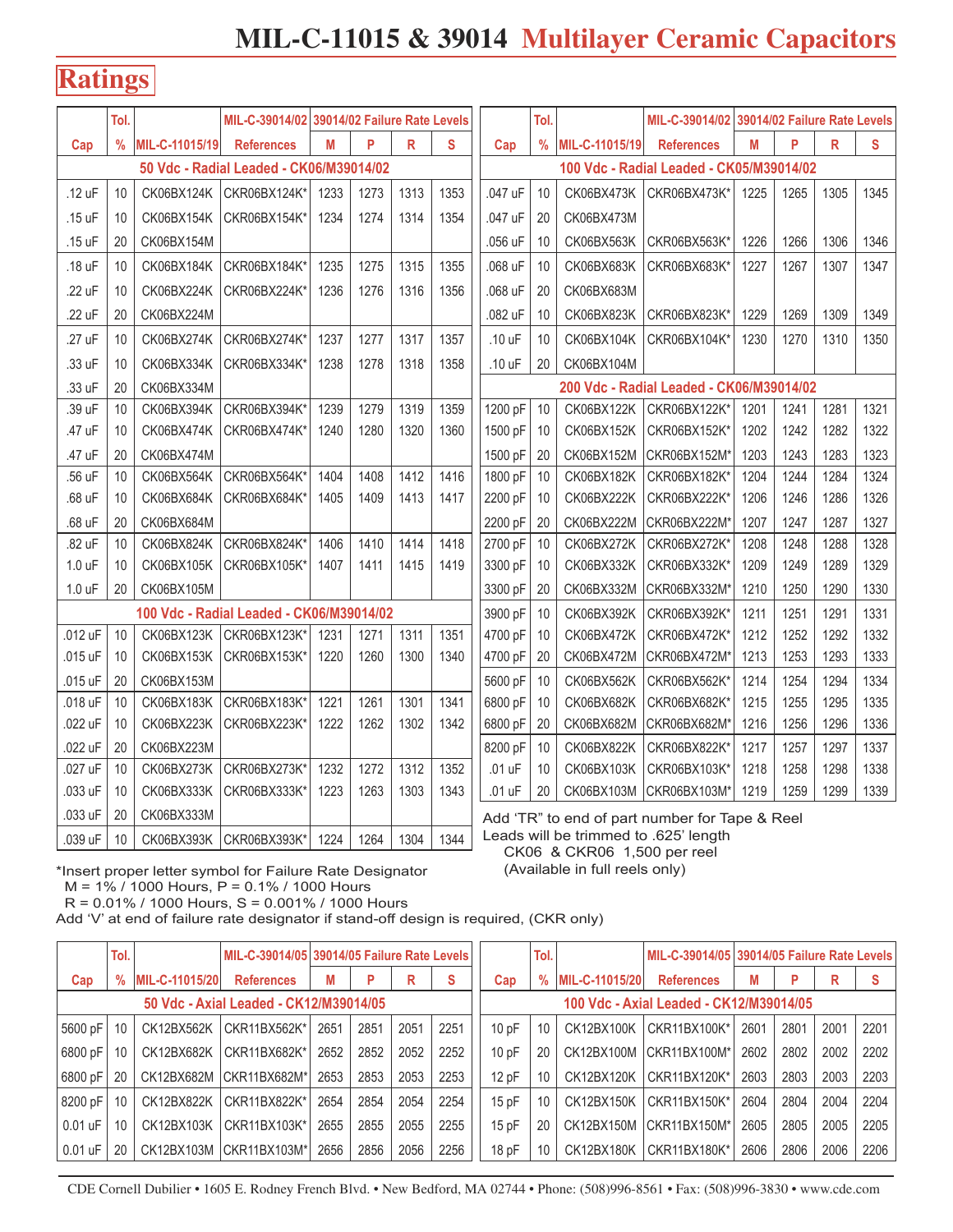#### **Ratings**

|        | Tol.          |                | MIL-C-39014/05 39014/05 Failure Rate Levels |      |                      |      |      |         | Tol.          |                |                                         |      | MIL-C-39014/05 39014/05 Failure Rate Levels |      |      |
|--------|---------------|----------------|---------------------------------------------|------|----------------------|------|------|---------|---------------|----------------|-----------------------------------------|------|---------------------------------------------|------|------|
| Cap    | $\frac{0}{0}$ | MIL-C-11015/20 | <b>References</b>                           | M    | P                    | R    | S    | Cap     | $\frac{9}{6}$ | MIL-C-11015/20 | <b>References</b>                       | M    | P                                           | R    | S.   |
|        |               |                | 100 Vdc - Axial Leaded - CK12/M39014/05     |      |                      |      |      |         |               |                | 100 Vdc - Axial Leaded - CK12/M39014/05 |      |                                             |      |      |
| 22 pF  | 10            | CK12BX220K     | CKR11BX220K*                                | 2607 | 2007<br>2807<br>2207 |      |      |         | 20            | CK12BX331M     | CKR11BX331M*                            | 2629 | 2829                                        | 2029 | 2229 |
| 22 pF  | 20            | CK12BX220M     | CKR11BX220M*                                | 2608 | 2808                 | 2008 | 2208 | 390 pF  | 10            | CK12BX391K     | CKR11BX391K*                            | 2630 | 2830                                        | 2030 | 2230 |
| 27 pF  | 10            | CK12BX270K     | CKR11BX270K*                                | 2609 | 2809                 | 2009 | 2209 | 470 pF  | 10            | CK12BX471K     | CKR11BX471K*                            | 2631 | 2831                                        | 2031 | 2231 |
| 33 pF  | 10            | CK12BX330K     | CKR11BX330K*                                | 2610 | 2810                 | 2010 | 2210 | 470 pF  | 20            | CK12BX471M     | CKR11BX471M*                            | 2632 | 2832                                        | 2032 | 2232 |
| 33 pF  | 20            | CK12BX330M     | CKR11BX330M'                                | 2611 | 2811                 | 2011 | 2211 | 560 pF  | 10            | CK12BX561K     | CKR11BX561K*                            | 2633 | 2833                                        | 2033 | 2233 |
| 39 pF  | 10            | CK12BX390K     | CKR11BX390K*                                | 2612 | 2812                 | 2012 | 2212 | 680 pF  | 10            | CK12BX681K     | CKR11BX681K*                            | 2634 | 2834                                        | 2034 | 2234 |
| 47 pF  | 10            | CK12BX470K     | CKR11BX470K*                                | 2613 | 2813                 | 2013 | 2213 | 680 pF  | 20            | CK12BX681M     | CKR11BX681M*                            | 2635 | 2835                                        | 2035 | 2235 |
| 47 pF  | 20            | CK12BX470M     | CKR11BX470M'                                | 2614 | 2814                 | 2014 | 2214 | 820 pF  | 10            | CK12BX821K     | CKR11BX821K*                            | 2636 | 2836                                        | 2036 | 2236 |
| 56 pF  | 10            | CK12BX560K     | CKR11BX560K*                                | 2615 | 2815                 | 2015 | 2215 | 1000 pF | 10            | CK12BX102K     | CKR11BX102K*                            | 2637 | 2837                                        | 2037 | 2237 |
| 68 pF  | 10            | CK12BX680K     | CKR11BX680K*                                | 2616 | 2816                 | 2016 | 2216 | 1000 pF | 20            | CK12BX102M     | CKR11BX102M*                            | 2638 | 2838                                        | 2038 | 2238 |
| 68 pF  | 20            | CK12BX680M     | CKR11BX680M*                                | 2617 | 2817                 | 2017 | 2217 | 1200 pF | 10            | CK12BX122K     | CKR11BX122K*                            | 2639 | 2839                                        | 2039 | 2239 |
| 82 pF  | 10            | CK12BX820K     | CKR11BX820K*                                | 2618 | 2818                 | 2018 | 2218 | 1500 pF | 10            | CK12BX152K     | CKR11BX152K*                            | 2640 | 2840                                        | 2040 | 2240 |
| 100 pF | 10            | CK12BX101K     | CKR11BX101K*                                | 2619 | 2819                 | 2019 | 2219 | 1500 pF | 20            | CK12BX152M     | CKR11BX152M*                            | 2641 | 2841                                        | 2041 | 2241 |
| 100 pF | 20            | CK12BX101M     | CKR11BX101M*                                | 2620 | 2820                 | 2020 | 2220 | 1800 pF | 10            | CK12BX182K     | CKR11BX182K*                            | 2642 | 2842                                        | 2042 | 2242 |
| 120 pF | 10            | CK12BX121K     | CKR11BX121K*                                | 2621 | 2821                 | 2021 | 2221 | 2200 pF | 10            | CK12BX222K     | CKR11BX222K*                            | 2643 | 2843                                        | 2043 | 2243 |
| 150 pF | 10            | CK12BX151K     | CKR11BX151K*                                | 2622 | 2822                 | 2022 | 2222 | 2200 pF | 20            | CK12BX222M     | CKR11BX222M*                            | 2644 | 2844                                        | 2044 | 2244 |
| 150 pF | 20            | CK12BX151M     | CKR11BX151M*                                | 2623 | 2823                 | 2023 | 2223 | 2700 pF | 10            | CK12BX272K     | CKR11BX272K*                            | 2645 | 2845                                        | 2045 | 2245 |
| 180 pF | 10            | CK12BX181K     | CKR11BX181K*                                | 2624 | 2824                 | 2024 | 2224 | 3300 pF | 10            | CK12BX332K     | CKR11BX332K*                            | 2646 | 2846                                        | 2046 | 2246 |
| 220 pF | 10            | CK12BX221K     | CKR11BX221K*                                | 2625 | 2825                 | 2025 | 2225 | 3300 pF | 20            | CK12BX332M     | CKR11BX332M*                            | 2647 | 2847                                        | 2047 | 2247 |
| 220 pF | 20            | CK12BX221M     | CKR11BX221M*                                | 2626 | 2826                 | 2026 | 2226 | 3900 pF | 10            | CK12BX392K     | CKR11BX392K*                            | 2648 | 2848                                        | 2048 | 2248 |
| 270 pF | 10            | CK12BX271K     | CKR11BX271K*                                | 2627 | 2827                 | 2027 | 2227 | 4700 pF | 10            | CK12BX472K     | CKR11BX472K*                            | 2649 | 2849                                        | 2049 | 2249 |
| 330 pF | 10            | CK12BX331K     | CKR11BX331K*                                | 2628 | 2828                 | 2028 | 2228 | 4700 pF | 20            | CK12BX472M     | CKR11BX472M*                            | 2650 | 1850                                        | 2050 | 2250 |

\*Insert proper letter symbol for Failure Rate Designator M = 1% / 1000 Hours, P = 0.1% / 1000 Hours R = 0.01% / 1000 Hours, S = 0.001% / 1000 Hours

Add 'TR" to end of part number for Tape & Reel CK12 & CKR11 5,000 per reel (Available in full reels only)

|              | Tol.                                   |                | MIL-C-39014/05 39014/05 Failure Rate Levels |      |      |      |      |                                         | Tol.                                   |                | MIL-C-39014/05          | 39014/05 Failure Rate Levels |      |      |      |  |
|--------------|----------------------------------------|----------------|---------------------------------------------|------|------|------|------|-----------------------------------------|----------------------------------------|----------------|-------------------------|------------------------------|------|------|------|--|
| Cap          | $\frac{0}{0}$                          | MIL-C-11015/19 | <b>References</b>                           | M    | P    | R    | S    | Cap                                     | %                                      | MIL-C-11015/19 | <b>References</b>       | М                            | P    | R    | S    |  |
|              | 50 Vdc - Axial Leaded - CK13/M39014/05 |                |                                             |      |      |      |      |                                         | 50 Vdc - Axial Leaded - CK13/M39014/05 |                |                         |                              |      |      |      |  |
| .012 uF      | 10                                     | CK13BX123K     | CKR12BX123K*                                | 2663 | 2863 | 2063 | 2263 | .039 uF                                 | 10                                     | CK13BR393K     | CKR12BX393K*            | 2672                         | 2872 | 2072 | 2272 |  |
| .015 uF      | 10                                     | CK13BX153K     | CKR12BX153K*                                | 2664 | 2864 | 2064 | 2264 | .047 uF                                 | 10                                     | CK13BR473K     | CKR12BX473K*            | 2673                         | 2873 | 2073 | 2273 |  |
| .015 uF      | 20                                     | CK13BX153M     | CKR12BX153M*                                | 2665 | 2865 | 2065 | 2265 | .047 uF                                 | 20                                     |                | CK13BR473M CKR12BX473M* | 2674                         | 2874 | 2074 | 2274 |  |
| .018 $\mu$ F | 10                                     | CK13BX183K     | CKR12BX183K*                                | 2666 | 2866 | 2066 | 2266 | 100 Vdc - Axial Leaded - CK13/M39014/05 |                                        |                |                         |                              |      |      |      |  |
| .022 uF      | 10                                     | CK13BX223K     | CKR12BX223K*                                | 2667 | 2867 | 2067 | 2267 | 5600 pF                                 | 10                                     | CK13BX562K     | CKR12BX562K*            | 2657                         | 2857 | 2057 | 2257 |  |
| .022 uF      | 20                                     | CK13BX223M     | CKR12BX223M*                                | 2668 | 2868 | 2068 | 2268 | 6800 pF                                 | 10                                     | CK13BX682K     | CKR12BX682K*            | 2658                         | 2858 | 2058 | 2258 |  |
| .027 uF      | 10                                     | CK13BR273K     | CKR12BX273K*                                | 2669 | 2869 | 2069 | 2269 | 6800 pF                                 | 20                                     | CK13BX682M     | CKR12BX682M*            | 2659                         | 2859 | 2059 | 2259 |  |
| .033 uF      | 10                                     | CK13BR333K     | CKR12BX333K*                                | 2670 | 2870 | 2070 | 2270 | 8200 pF                                 | 10                                     | CK13BX822K     | CKR12BX822K*            | 2660                         | 2860 | 2060 | 2260 |  |
| .033 uF      | 20                                     | CK13BR333M     | CKR12BX333M*                                | 2671 | 2871 | 2071 | 2271 | .01 uF                                  | 10                                     | CK13BX103K     | CKR12BX103K*            | 2661                         | 2861 | 2061 | 2261 |  |
|              |                                        |                |                                             |      |      |      |      | .01 uF                                  | 20                                     | CK13BX103M     | CKR12BX103M*            | 2662                         | 2862 | 2062 | 2262 |  |